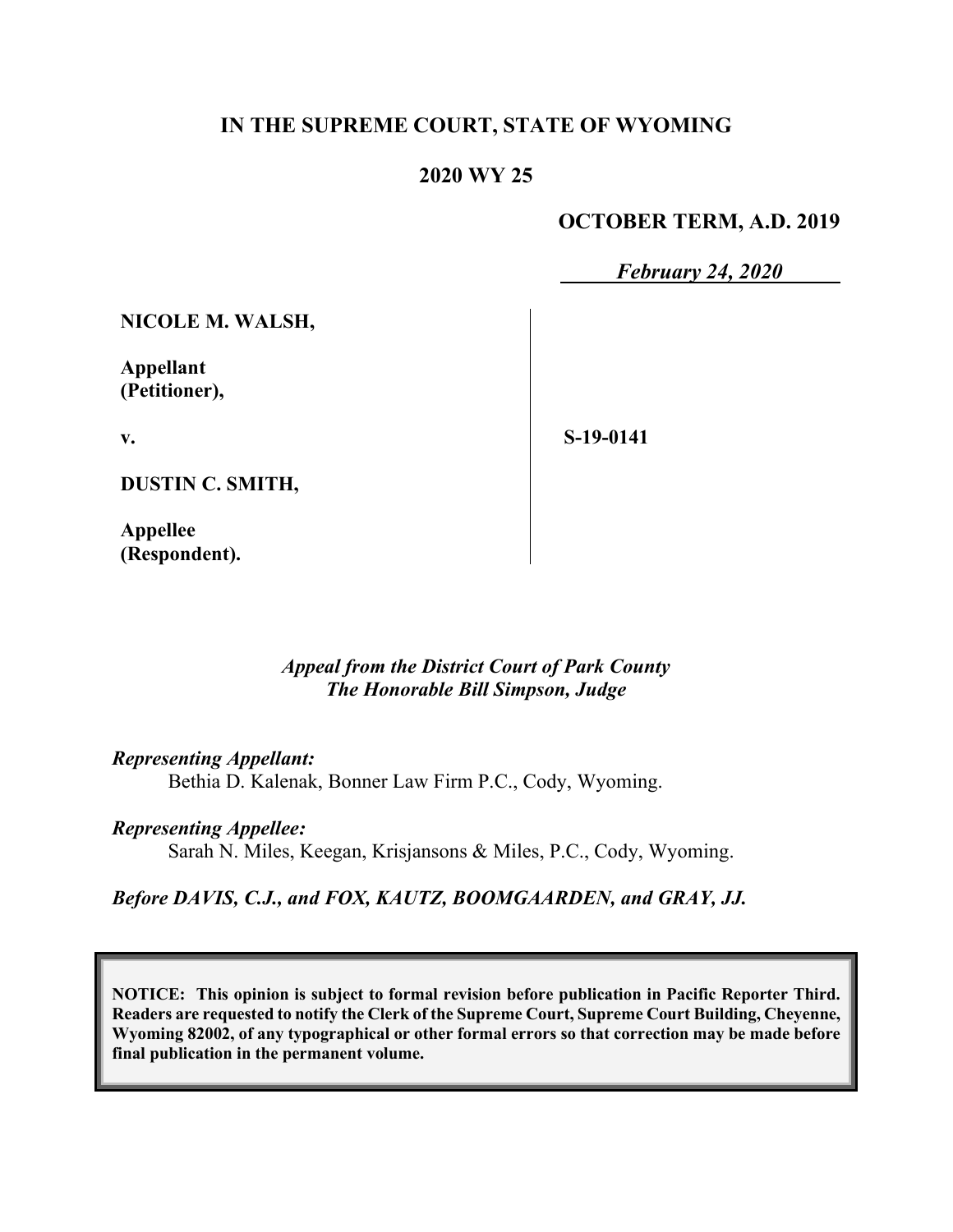#### **BOOMGAARDEN, Justice.**

[¶1] After Nicole M. Walsh (Mother) moved from Wyoming to Idaho, Dustin C. Smith (Father) petitioned to modify custody, visitation, and support, requesting physical and residential custody of their three-year-old daughter AJW. Mother counterclaimed to maintain primary physical custody of AJW. The court temporarily modified Father's visitation schedule pending trial to provide AJW stability in her amount of time with each parent. The court temporarily modified custody after trial to reduce AJW's monthly travel time pending issuance of its final order. In its final order, the court concluded that Mother's move constituted a material change in circumstances, and that it was in AJW's best interest for Father to have primary physical and residential custody of AJW after she enters kindergarten. The court modified visitation and child support accordingly. Mother appealed, and we affirm.

#### *ISSUES*

[¶2] We rephrase Mother's issues: [1](#page-1-0)

Did the district court abuse its discretion when it temporarily modified custody and visitation after Mother moved to Idaho?

II. Did the district court abuse its discretion by ignoring material factors deserving significant weight when it permanently modified custody after Mother moved to Idaho?

III. Did the district court abuse its discretion by ordering a visitation plan that is unworkable, is contrary to AJW's best interest, and fails to grow with AJW?

#### **FACTS**

[¶3] Mother and Father met while they were both attending nursing school in Powell, Wyoming. They were romantically involved but never married. AJW was born in 2014. Genetic testing established that Father is AJW's biological father. Mother and Father

<span id="page-1-0"></span><sup>&</sup>lt;sup>1</sup> Mother designated the trial transcript as part of the appellate record. The record contains the transcript of the morning portion of the trial in which Mother testified, but not the afternoon portion in which Father and his ex-wife testified. Mother and Father are aware that there is no transcript of the afternoon portion of the trial, but chose to proceed with this appeal. The lack of a transcript is not always fatal to an appeal. *Matter of SAJ*, 942 P.2d 407, 409 (Wyo. 1997) (permitting review in the absence of a transcript where the objections filed by appellant sufficiently revealed the facts which supported our ultimate conclusion). Here, the findings of fact and conclusions of law set forth in the court's decision letter and corresponding order are sufficient for our review.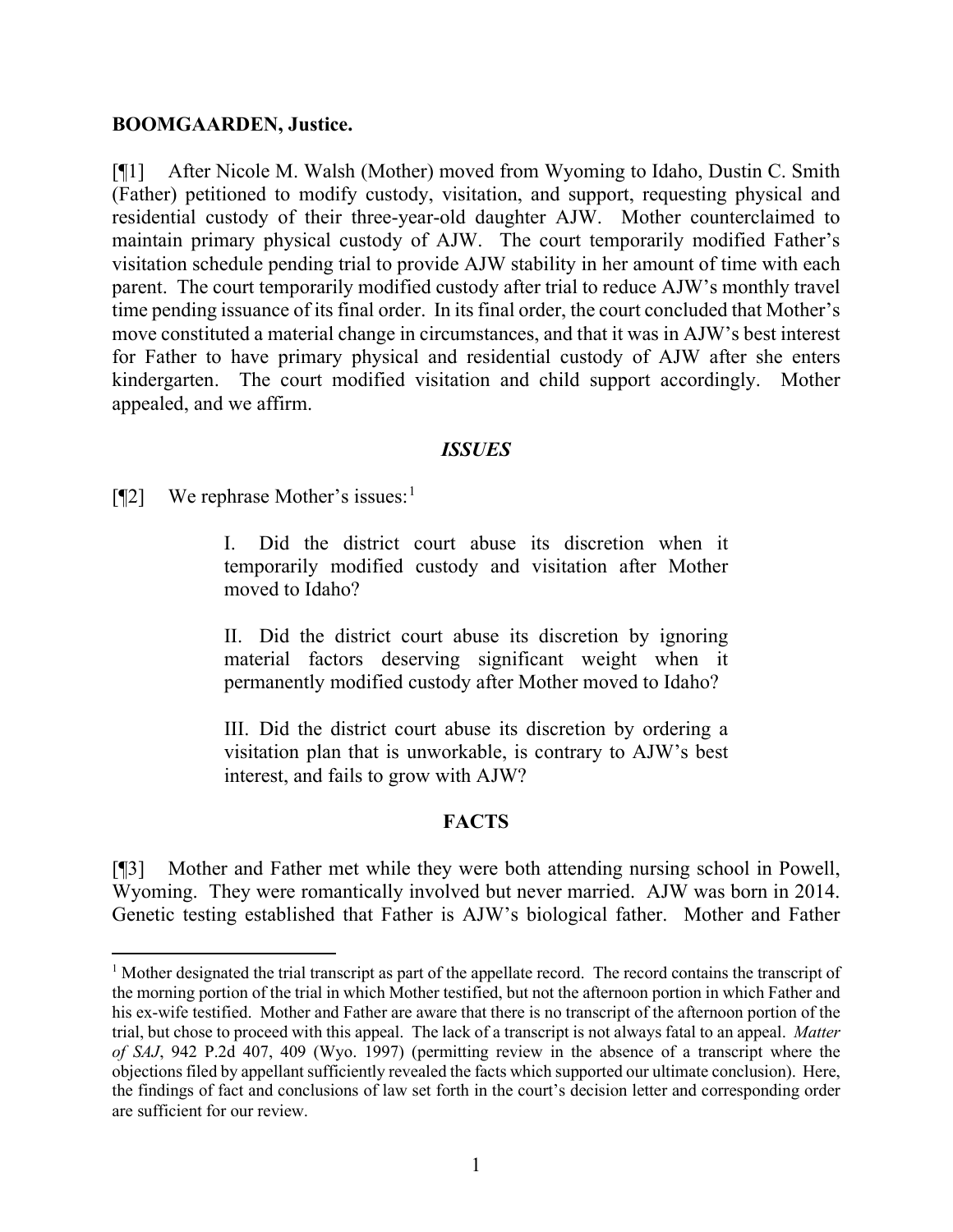reached an agreement regarding custody, visitation, and support. In February 2016, the court memorialized their agreement, under which Mother and Father shared legal custody of AJW. The order named Mother as the primary physical, custodial, and residential parent. Father had graduated visitation, culminating in visitation every weekend, with an extended visit every other weekend (amounting to visitation approximately 36% of the time). Both Mother and Father resided in Cody, Wyoming, worked as nurses, and abided by the stipulated order.<sup>[2](#page-2-0)</sup>

[¶4] The present dispute arose in October 2017, when Mother moved to Idaho with AJW and AJW's younger half-brother for an employment opportunity,<sup>[3](#page-2-1)</sup> and Father responded with two petitions regarding custody, visitation, and support. In the first petition, Father argued that Mother's move warranted *permanent* modification of the stipulated order. He contended that AJW's best interest would be served by awarding him physical and residential custody of AJW, with liberal visitation to Mother. Addressing his relationship with AJW and her connections to Park County, he alleged:

> 5. Pursuant to the Stipulated Order on Custody, Visitation and Support, [Father] has a very liberal visitation schedule and has the minor child almost in a shared custody fashion.

> 6. [Father] and the minor child have a very close bond. Additionally, the minor child has two (2) half-siblings that she is very close to and has a new half-sister that was recently born to [Father] and his wife.

> 7. [Father] has a stable living environment, job, and support system in Park County. He can provide a nurturing environment and stability to the minor child on a day to day basis and has done so for the life of the minor child.

> 8. The minor child has resided in Park County, Wyoming for her entire life. She has significant ties to the community, including half-siblings, aunts, grandmother[s], uncles, cousins, and a stepmother. The minor child and [Mother] have no ties to the State of Idaho and know no one there. Based upon information and belief, [Mother] moved there for employment purposes.

<span id="page-2-0"></span><sup>&</sup>lt;sup>2</sup> Mother has a child with her ex-husband. Her ex-husband lives in Clark, Wyoming, and periodically travels to Idaho to visit their son. Father has four children total: AJW, two children from a prior marriage, and one child with his current wife.

<span id="page-2-1"></span><sup>&</sup>lt;sup>3</sup> Mother left that job in January 2018 and began a job as a registered nurse at another location in Idaho.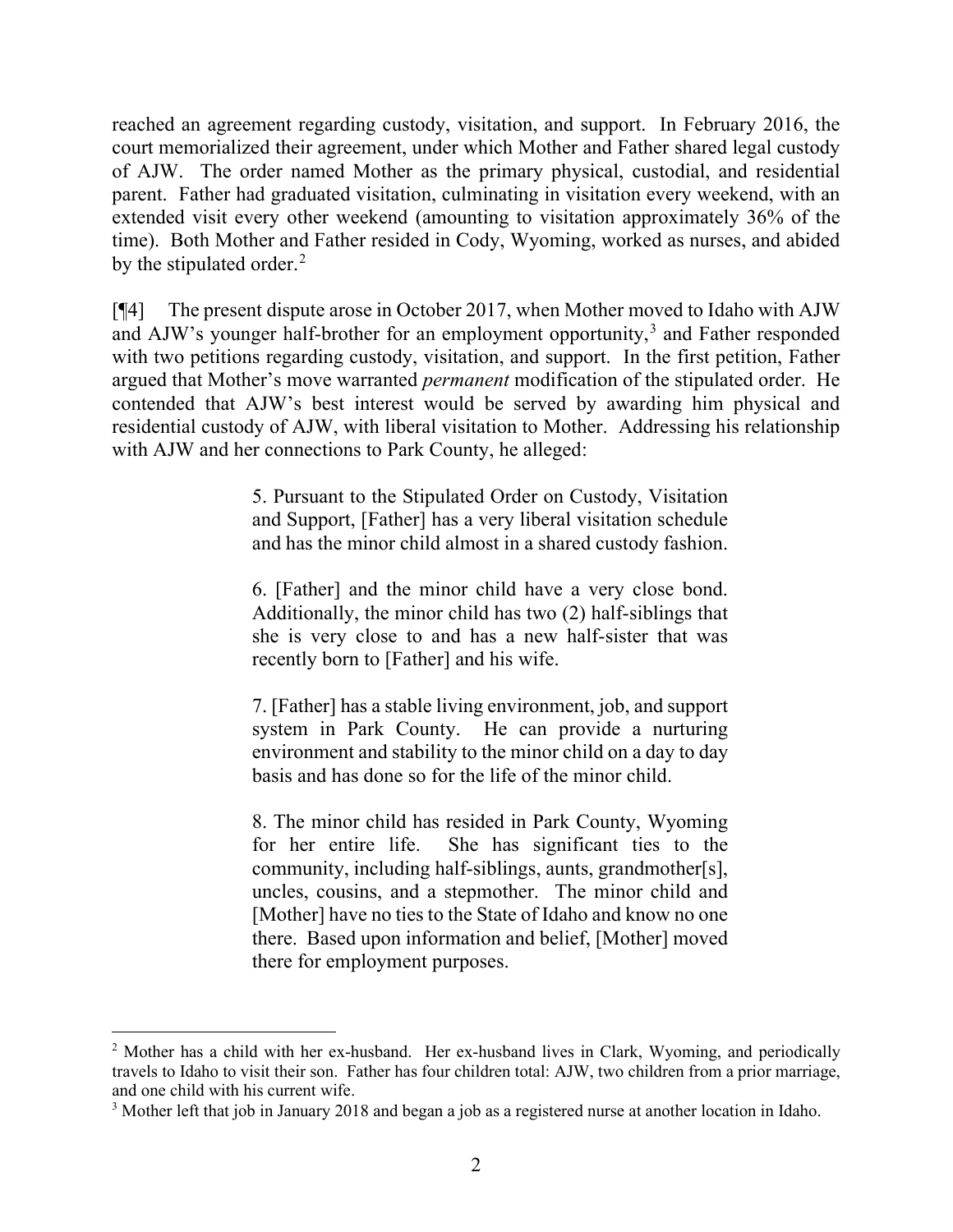9. All individuals with information relating to the minor child reside in Park County, Wyoming.

In the second petition, Father argued that AJW's best interest would be served by awarding him *temporary* custody of AJW during the proceedings. There he added that Mother provided him little notice of the move, and he and Mother were operating under an informal temporary arrangement he felt forced into entering due to Mother's move.

[¶5] In her answer, Mother admitted that she moved to Idaho for an employment opportunity and to better provide for AJW but denied most of Father's remaining allegations. She counterclaimed to maintain primary physical custody of AJW, with visitation for Father that did not conflict with AJW's future school schedule or extracurricular activities.

[¶6] The court heard Father's temporary custody petition in November 2017, noting at the end of the hearing that Mother and Father would have to make sacrifices to maintain consistency in AJW's life. The court rejected Mother's proposal to reduce Father's visitation from twelve to three days a month. In its February 2018 temporary order regarding custody and visitation, the court found the February 2016 custody and visitation schedule unworkable and not in AJW's best interest. It determined that it was in AJW's best interest for Mother to have physical custody of AJW, with "very liberal visitation" to Father, consisting of twelve consecutive days each month, excluding travel days (increasing his visitation by 3%). Mother and Father were to meet in Dillon, Montana, unless they agreed otherwise.

[¶7] Mother, Father, and Father's ex-wife (the mother of two of AJW's half-siblings) testified at trial in December 2018. Mother and Father stipulated that they are both fit to have custody and control of AJW and that there had been a material change in circumstances that warranted, at a minimum, a change in visitation. In its post-trial interim order, the court determined that the schedule set forth in its February 2018 temporary order was "not in [AJW's] best interest and should be modified to reduce" her travel time. It ordered Mother and Father continue to have joint legal custody of AJW. It determined that it was in AJW's best interest for Mother and Father "to have joint physical custody of [AJW] in alternating four (4) week blocks" beginning on January 12, 2019.

[¶8] In its decision letter, the court found Mother's relocation constituted a material change in circumstances that warranted reopening the case for a custody and visitation determination. Having found a material change in circumstances, the court then evaluated each of the statutorily enumerated best interest factors related to any modification of custody or visitation. While the court concluded that most factors were neutral, it determined that one weighed in Father's favor and another weighed "slightly" in his favor. None of the factors favored Mother. The court separately addressed Mother's argument that it should consider the fact that she had been AJW's primary caregiver as a substantial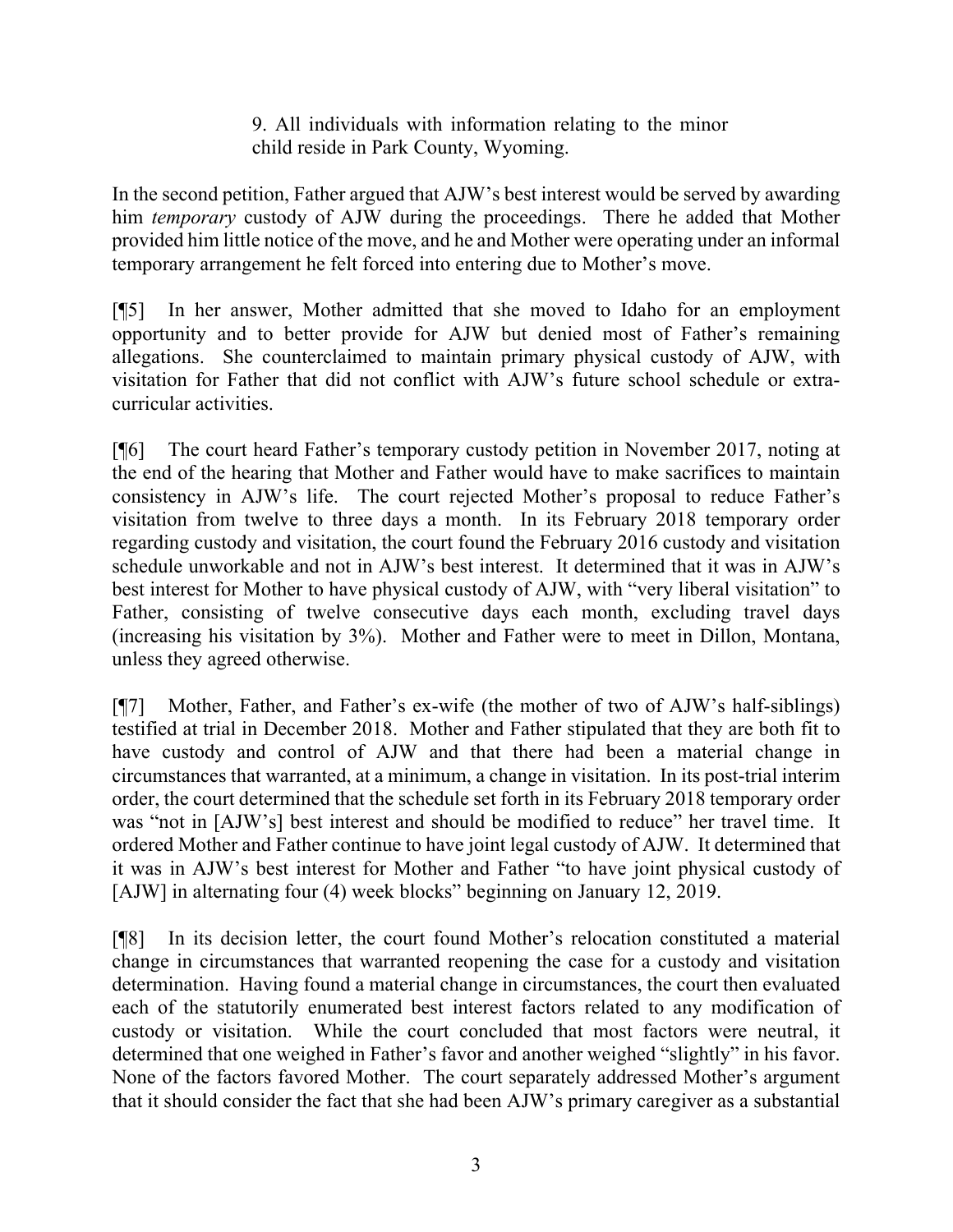factor. The court concluded that Mother's status as AJW's primary caregiver did not warrant much weight because under the stipulated arrangement Father had liberal visitation and cared for AJW over one-third of the time.

[¶9] The court ordered Mother and Father share custody of AJW until she enters kindergarten. But the court designated Father as AJW's primary physical and residential custodial parent after she enters kindergarten, with liberal visitation to Mother. Mother and Father must alternate holidays based on AJW's school calendar. They must meet in Dillon, Montana at noon on the day after school lets out and then again on the day before school resumes. The court determined that Mother and Father reside too far apart for weekend visitation to be reasonable in Payette, Idaho. It therefore ordered that Mother be allowed one weekend visitation per month, provided visitation occurs within 100 miles of Cody. Father must deliver AJW to a location of Mother's choosing within that distance. Mother and Father are responsible for their own transportation costs with respect to both holiday and weekend visitation.

[¶10] Mother timely appealed the court's final modification order, which incorporated its decision letter.

# *STANDARD OF REVIEW*

We "review orders modifying custody, visitation[,] and child support for an abuse of discretion[.]" *Greer v. Greer*, 2017 WY 35, ¶ 19, 391 P.3d 1127, 1133 (Wyo. 2017) (quoting *Tracy v. Tracy*, 2017 WY 17, ¶ 46, 388 P.3d 1257, 1267 (Wyo. 2017)). Judicial discretion is composed "of many things, among which are conclusions drawn from objective criteria" and "means exercising sound judgment with regard to what is right under the circumstances and without doing so arbitrarily [or] capriciously." *Aragon v. Aragon*, 2005 WY 5, ¶ 7, 104 P.3d 756, 759 (Wyo. 2005). We "will not disturb an order regarding custody or visitation so long as the court could reasonably conclude as it did." *Greer*, 2017 WY 35, ¶ 19, 391 P.3d at 1133. "We evaluate the reasonableness of a decision in relation to the evidence presented, viewing it in the light most favorable to the district court's determination, affording every favorable inference to the prevailing party, and ignoring any conflicting evidence." *Id*. (citations omitted).

*Paden v. Paden*, 2017 WY 118, ¶ 6, 403 P.3d 135, 138 (Wyo. 2017). We do not reweigh the evidence. *Id.* ¶ 13, 403 P.3d at 140 (citation omitted). A court abuses its discretion when it ignores a material factor that deserves significant weight. *See Love v. Love*, 851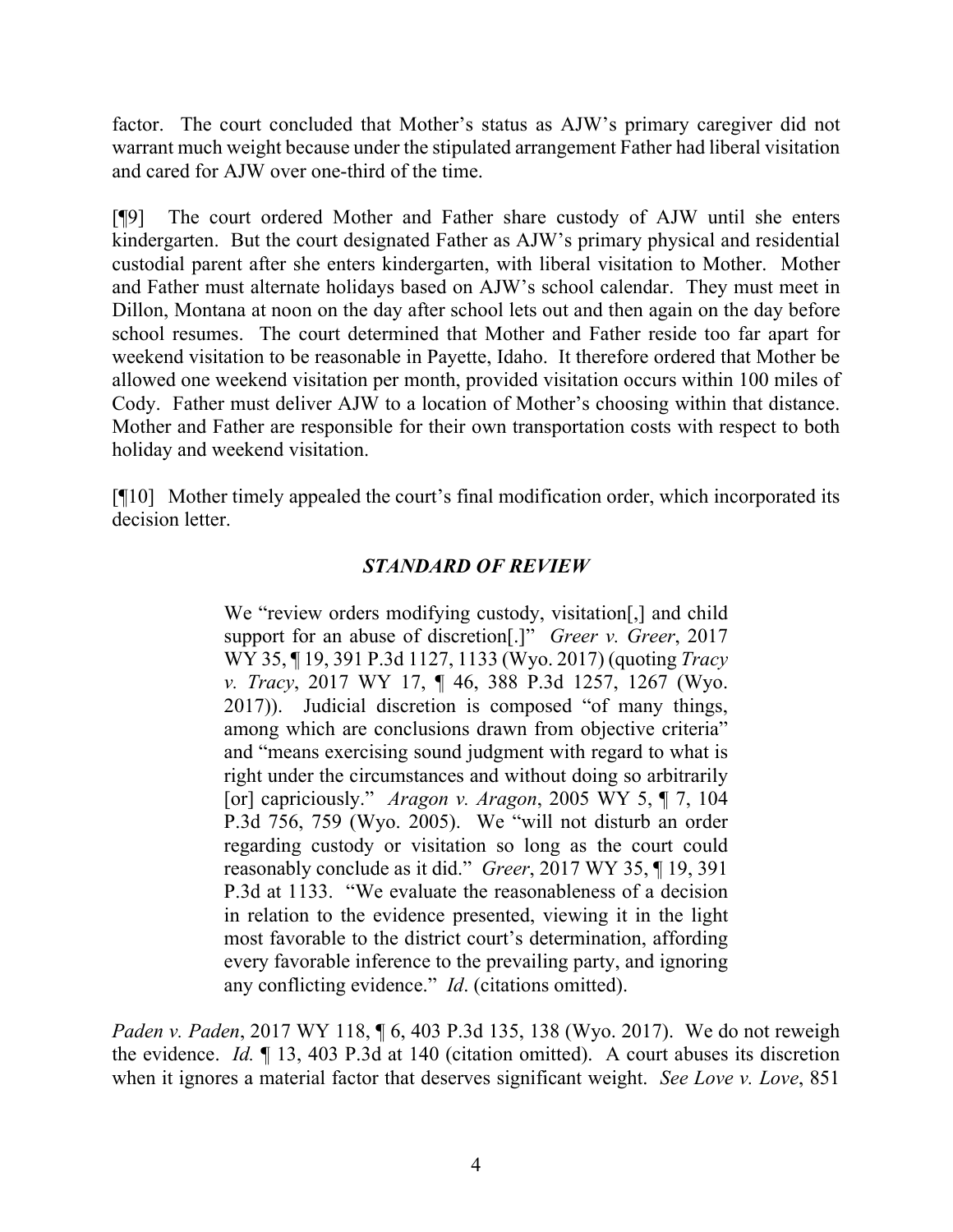P.2d 1283, 1291 (Wyo. 1993) (quoting *Vanasse v. Ramsay*, 847 P.2d 993, 996 (Wyo. 1993)).

# *DISCUSSION*

# *I. Temporary Custody and Visitation Orders*

[¶11] Mother argues that the court "failed to balance the needs and rights of the parties and disregarded [AJW's] best interest" when it temporarily modified custody and visitation. This issue is moot: any ruling we make about the temporary orders would have no impact on Mother and Father now that the court has issued the final order, and none of the exceptions to the mootness doctrine apply. *See, e.g.*, *In re CRA*, 2016 WY 24, ¶¶ 24– 28, 368 P.3d 294, 300–01 (Wyo. 2016). Mother's argument also ignores our recognition that temporary custody and visitation orders are not subject to the same requirements as final orders. *See Tracy*, ¶ 34 n.13, 388 P.3d at 1264 n.13 (noting "it is difficult to see how a court could make [complete best interest findings] when the purpose of entering the temporary order is to address a child's best interest for the short period necessary to find time for a full evidentiary hearing and to allow the parties to prepare for it"); *see also DeMers v. Nicks*, 2016 WY 13, ¶ 36, 366 P.3d 977, 986 (Wyo. 2016) ("The Temporary Custody Order was not a final order subject to the modification requirements of Wyo. Stat. Ann. § 20-2-204(c)[.]"). For these reasons, we decline to review the court's temporary and interim rulings.

# *II. Custody Modification*

[¶12] Mother focuses on the court's best interest determination. She contends that the court abused its discretion when it granted Father primary physical and residential custody of AJW after AJW enters kindergarten because it did not: (1) explain its reason for interfering with her status as AJW's primary caregiver, (2) consider the impact of sibling separation on AJW, and (3) consider the relocation factors. The court did not abuse its discretion for any of those reasons.

[¶13] Mother's first argument—that the court did not explain its reasons for "interfer[ing] with" her primary caregiver status—is belied by the court's best interest analysis. When the court found that a material change in circumstances warranted reopening custody, it had to determine what, if any, modification was in AJW's best interest. *Booth v. Booth*, 2019 WY 5, ¶ 21, 432 P.3d 902, 909 (Wyo. 2019). The court was required to base its decision on the factors set forth in Wyo. Stat. Ann.  $\S 20-2-201(a)$ .<sup>[4](#page-5-0)</sup> Even though neither

<span id="page-5-0"></span><sup>4</sup> The factors are:

<sup>(</sup>i) The quality of the relationship each child has with each parent;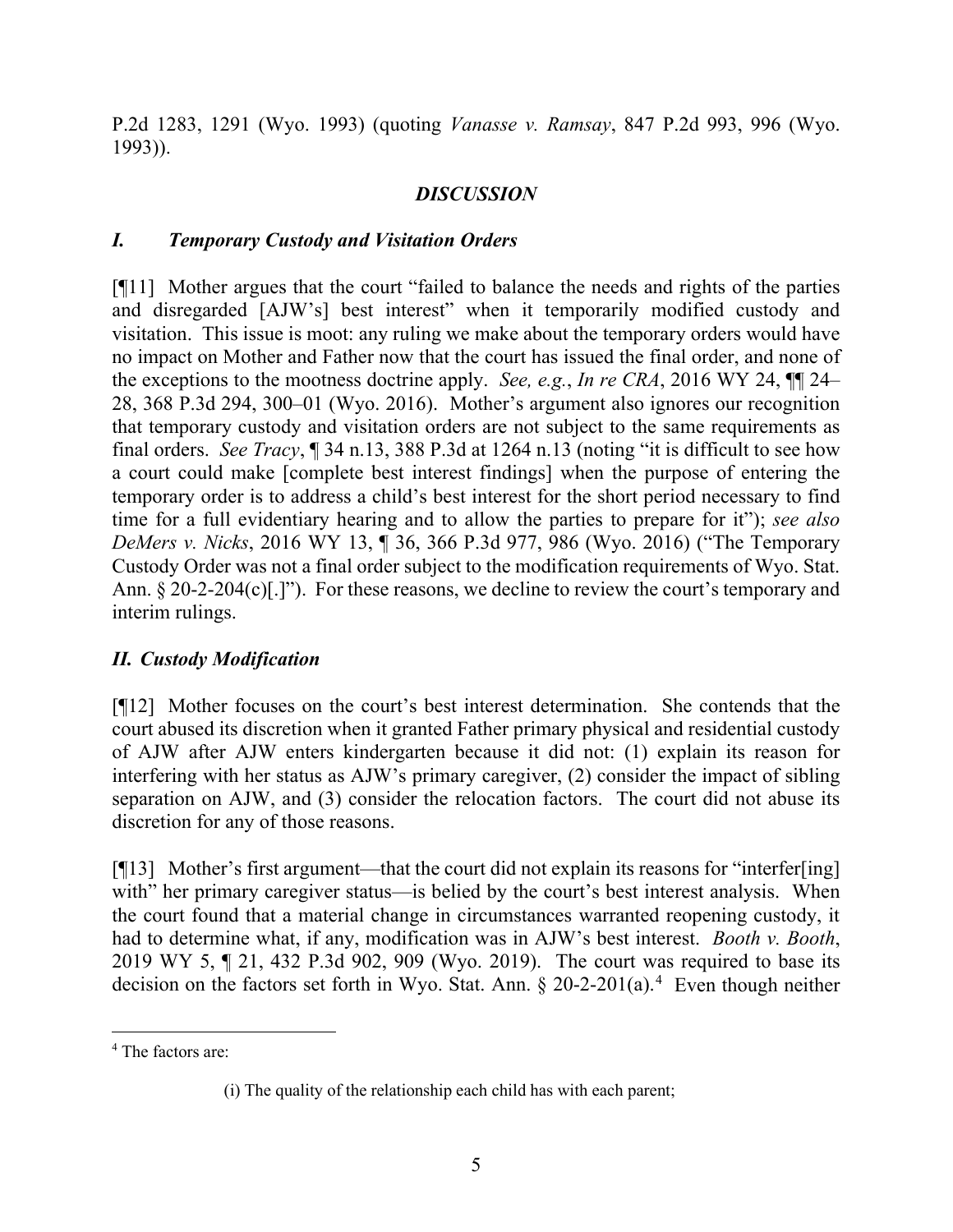party requested W.R.C.P. 52(a) findings, the court heeded our encouragement to place the facts that were crucial to its decision on the record, issuing a thorough decision letter. *TW v. BM*, 2006 WY 68, ¶ 14, 134 P.3d 1262, 1266 (Wyo. 2006); *Fergusson v. Fergusson*, 2002 WY 66, ¶ 15, 45 P.3d 641, 645–46 (Wyo. 2002).

[¶14] Correctly recognizing that "[n]o factor is dispositive [to a child custody determination], but primary caretaker status is often a weighty consideration," *Bruegman v. Bruegman*, 2018 WY 49, ¶ 41, 417 P.3d 157, 170 (Wyo. 2018) (citation omitted), the court determined that Mother's status as AJW's primary caregiver did not warrant as much weight as Mother would have preferred. The court reached this conclusion because Father had liberal visitation with AJW throughout her life and because the court agreed, at least "to some extent," with Father that both Mother and Father had been AJW's primary caregiver when they had custody of AJW. Because the court determined that so many factors were neutral, the two factors that the court found weighed in Father's favor provide insight into why it determined that it was in AJW's best interest to modify custody as it did.

- (iii) The relative competency and fitness of each parent;
- (iv) Each parent's willingness to accept all responsibilities of parenting, including a willingness to accept care for each child at specified times and to relinquish care to the other parent at specified times;
- (v) How the parents and each child can best maintain and strengthen a relationship with each other;

(vi) How the parents and each child interact and communicate with each other and how such interaction and communication may be improved;

(vii) The ability and willingness of each parent to allow the other to provide care without intrusion, respect the other parent's rights and responsibilities, including the right to privacy;

(viii) Geographic distance between the parents' residences;

(ix) The current physical and mental ability of each parent to care for each child;

(x) Any other factors the court deems necessary and relevant.

Wyo. Stat. Ann. § 20-2-201(a) (LexisNexis 2019).

<sup>(</sup>ii) The ability of each parent to provide adequate care for each child throughout each period of responsibility, including arranging for each child's care by others as needed;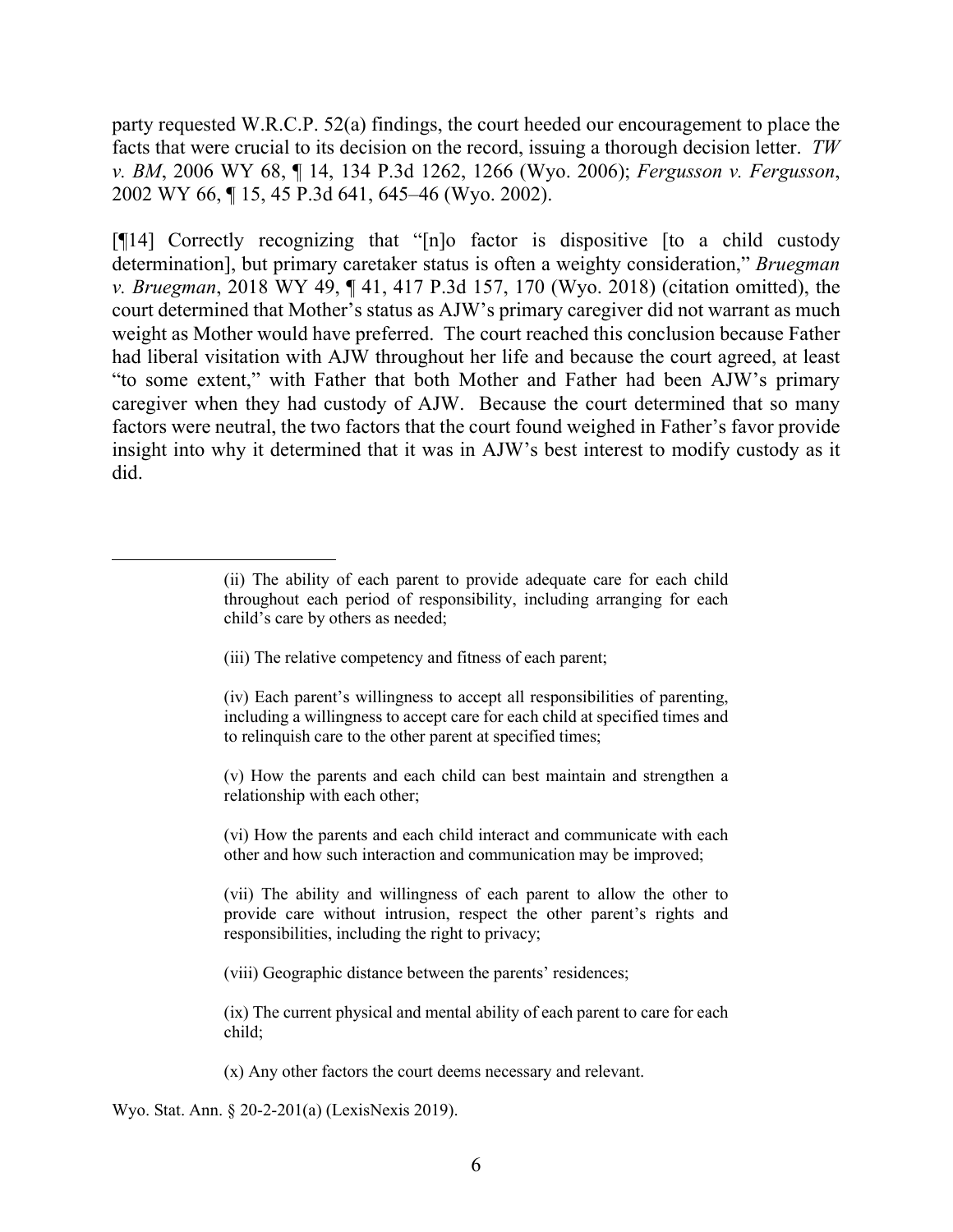[¶15] The court determined that the ability of each parent to provide adequate care for AJW, including arranging for AJW's care, weighed in Father's favor primarily because he has a large support system in Cody. Father, his mother, his sister, and his wife are all registered nurses, work together, and are very close. Consequently, AJW is never placed in daycare while in his care. The court also commended Father's unusual relationship with his ex-wife—who lives across the street, shares custody of their two minor children, and cares for AJW occasionally. While the court concluded that Mother is also able to arrange adequate care, it noted that she does not have a large support system in Idaho. She has to arrange for daycare, and her live-in boyfriend picks up AJW and her younger half-brother and watches them on days she works late. Mother's family lives in Michigan, Texas, Indiana, Washington, and one sister lives in Park County; "her boyfriend's family, who lives nearby in Idaho, is very supportive of her and her children."

[¶16] The court determined that each parent's willingness to accept all responsibilities of parenting, including a willingness to accept care for AJW at specified times and to relinquish care to the other parent at specified times weighed "slightly in favor of Father" for several reasons. While Father and Mother both took advantage of their time with AJW, the court found no evidence contradicted Father's testimony that he had to fight to get access to AJW from the very beginning. Mother provided Father two weeks' notice before moving—and that move made his visitation schedule with AJW unworkable. Father testified that on most occasions, unless written in the court order, Mother had shown unwillingness to be flexible to allow AJW to participate in family birthdays and events. The record plainly demonstrates that the court did not ignore Mother's primary caregiver status or exercise its judgment on this factor in an arbitrary or capricious way. *Paden*, ¶ 6, 403 P.3d at 138.

[¶17] Turning to Mother's second argument, the court did not err by failing to expressly address the effect of separating AJW from her younger half-brother. We have addressed the importance of considering sibling separation in determining whether to modify custody, *see, e.g.*, *Ianelli v. Camino*, 2019 WY 67, ¶ 30, 444 P.3d 61, 69 (Wyo. 2019), but Mother cannot "be heard to complain" about the absence of formal findings on that issue because neither party requested W.R.C.P. 52(a) findings. *Resor v. Resor*, 987 P.2d 146, 148 (Wyo. 1999); *Fergusson*, ¶ 15, 45 P.3d at 646 ("We have placed the onus on the parties to request findings of fact and conclusions of law pursuant to W.R.C.P. 52(a)."). In addition, Mother remained passive on the issue of sibling separation throughout the proceedings despite our admonishment that trial counsel "must assist the trial judge in articulating on the record the relevant factors and their relative weight which, in the lawyer's professional judgment, should act as a foundation for the trial court's exercise of judicial discretion." *Paden*, ¶ 19, 403 P.3d at 141 (quoting *Aragon*, ¶ 24, 104 P.3d at 763). She did not address sibling separation in her answer and counterclaim, at the November 2017 hearing, or at trial. *Cf. Ianelli*,  $\P$  31, 37, 444 P.3d at 69, 70 (reversing for consideration of sibling separation because trial counsel explicitly addressed sibling separation in their proposed findings of fact, and the court nevertheless failed to address sibling separation). By comparison, Father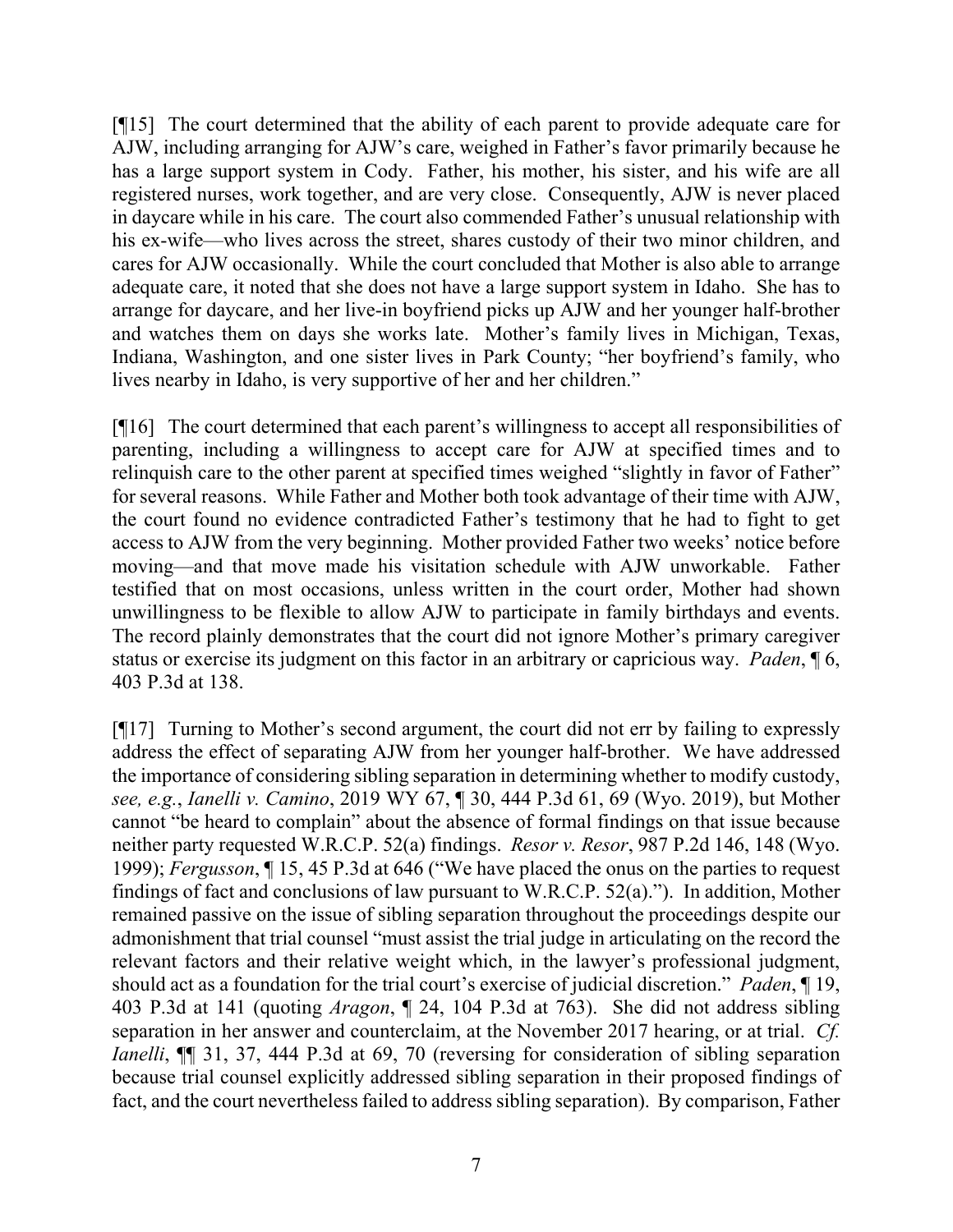raised the issue of AJW's separation from her half-siblings in Cody and the court's decision letter reflects that the court considered the issue accordingly.

[¶18] Finally, Mother misconstrues the importance of the relocation factors when she asserts that the best interest analysis would have been significantly different had the court considered what she incorrectly characterizes as the "mandatory" relocation factors. The relocation factors are non-exclusive factors that "may inform" the best interest determination when a party seeks modification after a parent's relocation. *Paden*, ¶ 11, 403 P.3d at 139 (citing *Arnott v. Arnott*, 2012 WY 167, ¶ 33, 293 P.3d 440, 455 (Wyo. 2012)). They consider "the attributes and characteristics of the parents and children and how the children have fared under the original custody and visitation arrangement," the relocating parent's motives for moving, "and whether reasonable visitation is possible for the remaining parent." *Id.* (quoting *Arnott*, ¶ 33, 293 P.3d at 455).

[¶19] Here again, Mother cannot "be heard to complain" about any absence of formal findings on these factors because she and Father did not request W.R.C.P. 52(a) findings. *Resor*, 987 P.2d at 148. Mother also cannot successfully argue that the court ignored these relevant factors. To the contrary, the court's analysis reflects that these factors deserved little weight under the circumstances. *See Love*, 851 P.2d at 1291; *see also Paden*, ¶ 12, 403 P.3d at 140 (citation omitted) (noting a court's failure to explicitly address a factor in its decision letter does not necessarily mean the court did not consider it).

[¶20] No serious question was ever raised regarding the relocation factors. The record reflected that both Mother and Father are good parents and AJW fared well under the original stipulated order. Mother identified her motive for moving to Idaho throughout the proceedings, Father never challenged her motive, and the court expressly recognized Mother's testimony that she moved to Idaho for better employment. It is also apparent from the record that reasonable visitation remained possible for Father as the court could have scheduled the same visitation for him that it ultimately scheduled for Mother. *Cf. Pahl v. Pahl*, 2004 WY 40, ¶ 20, 87 P.3d 1250, 1256 (Wyo. 2004) (upholding the district court's determination that mother's relocation to Germany was not in the best interests of the child where reasonable visitation was cost prohibitive). The court made clear, however, that its most pressing concern was the support network available to AJW in each location and each parent's willingness to put AJW's needs above their own and compromise when it would be in AJW's best interest to do so. In other words, the court reasonably and permissibly gave greater weight to factors other than the relocation factors. *Id.* ¶ 10, 87 P.3d at 1254.

[¶21] For these reasons, we conclude that the court did not abuse its discretion when it determined that it is in AJW's best interest for Father to have primary physical and residential custody of AJW after she enters kindergarten.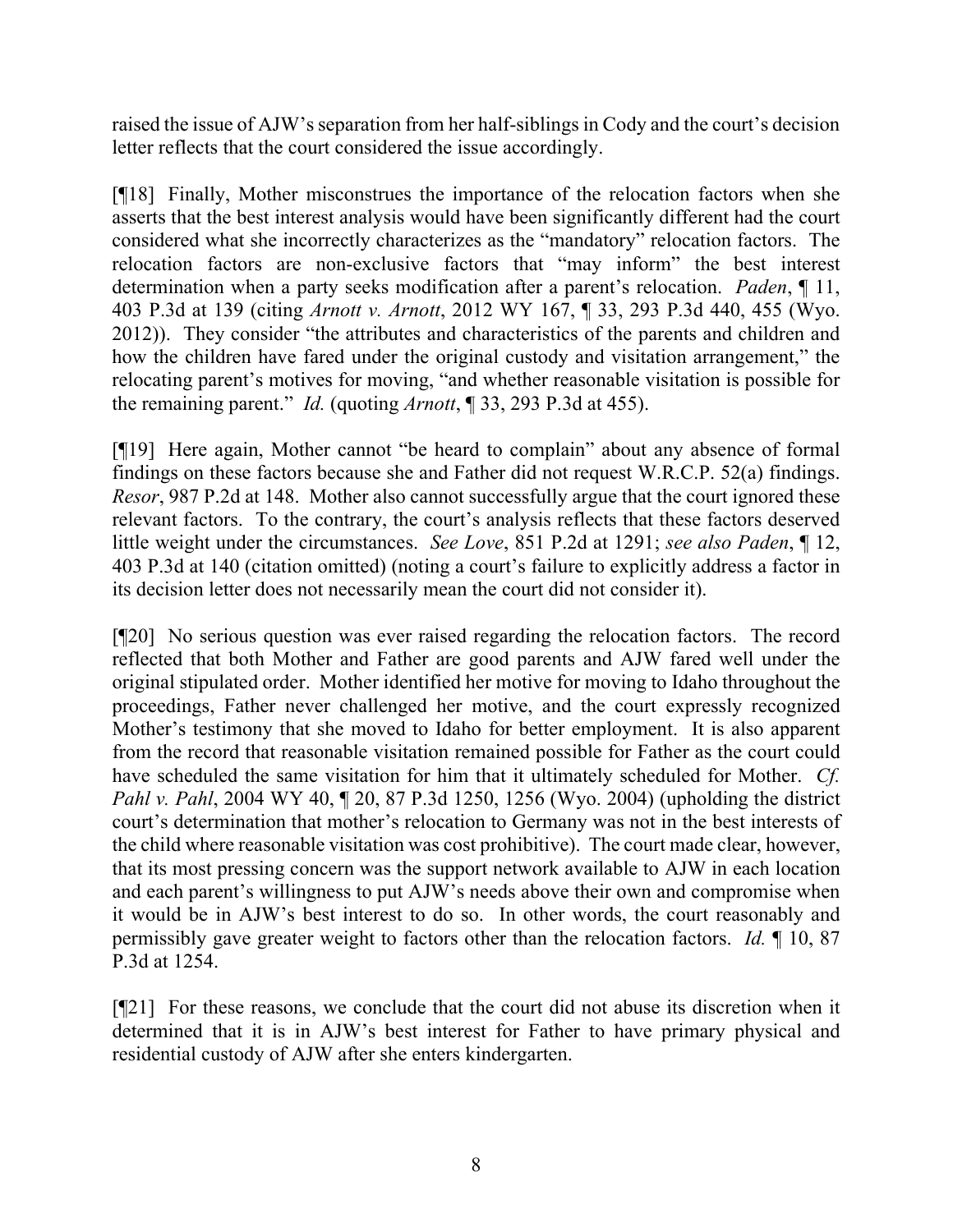#### *III. Visitation Plan*

[¶22] We similarly conclude that the court did not abuse its discretion when it established the visitation plan. Mother failed to preserve her argument regarding the requirement that she and Father meet in Dillon, Montana for holiday visitation and the court's failure to account for the fact that AJW may be able to use alternative modes of transportation when she is older. Mother's arguments regarding holiday visitation, weekend visitation, transportation costs, and reduction in her amount of time with AJW fail on the merits.

# *A. Meeting in Dillon, Montana & Alternative Modes of Transportation*

[¶23] "We strongly adhere to the rule forbidding us to consider for the first time on appeal issues that were neither raised in, nor argued to, the trial court, except for those issues which are jurisdictional or are fundamental in nature." *Willis v. Davis*, 2013 WY 44, ¶ 21, 299 P.3d 88, 94 (Wyo. 2013) (quoting *Washington v. State*, 2011 WY 132, ¶ 15, 261 P.3d 717, 721 (Wyo. 2011)). "We follow this rule because it is unfair to reverse a ruling of a trial court for reasons that were not presented to it, whether it be legal theories or issues never formally raised in the pleadings nor argued to the trial court." *Id.* (quoting *Washington*, ¶ 15, 261 P.3d at 721). "Certainly, determinations of child custody implicate the fundamental right to family association." *Lemus v. Martinez*, 2019 WY 52, ¶ 41, 441 P.3d 831, 840 (Wyo. 2019) (citation omitted). "However, to avoid the waiver rule, the appellant must demonstrate that the district court's actions, if inappropriate, impacted [the appellant's] fundamental rights." *Id.* ¶ 42, 441 P.3d at 840 (footnote omitted)."Not every claimed error in a child custody proceeding can be raised on appeal in the absence of an objection just because child custody involves a fundamental right." *Id.* ¶ 41 n.8, 441 P.3d at 840 n.8 (citations omitted).

[¶24] The record contains no indication that Mother proposed an alternative meeting location despite ample opportunity to do so. The record likewise contains no indication that Mother brought the possibility of alternative modes of transportation to the court's attention. Because neither issue is jurisdictional and Mother presents no argument that either issue impacted her fundamental rights, we decline to consider her arguments for the first time on appeal. *Willis*, ¶ 21, 299 P.3d at 94; *Lemus*, ¶ 41, 441 P.3d at 840.

# *B. Holiday Visitation, Weekend Visitation, Transportation Costs, and Reduction of Mother's Time With AJW*

[¶25] Mother's argument regarding holiday visitation stems from the geographic distance between Mother and Father, and the court's decision to schedule those visits around AJW's school schedule. She generally asserts that both her and Father's Thanksgiving holiday will be ruined because they are required to meet in Dillon at noon on Thanksgiving Day (the day after school lets out), and AJW will be forced to undergo another exhausting day of travel to return to Cody in time for school after spending only two days with Mother.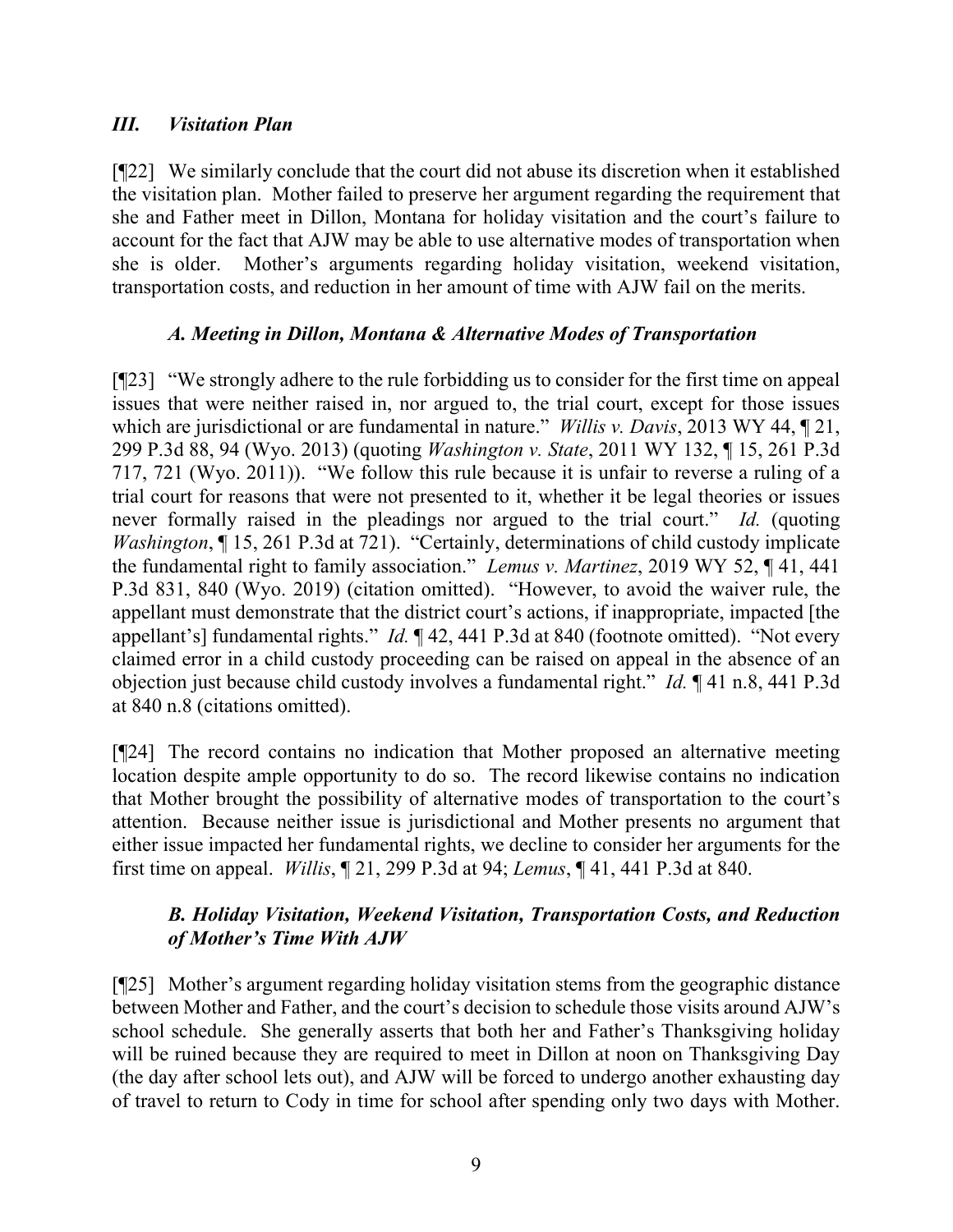She also notes that the school calendar does not always provide two full weeks for Christmas or a full week for Spring Break, limiting her time with AJW. While all of this may be true, common sense dictates that it was reasonable for the court to schedule holiday visitation around AJW's school schedule to ensure that AJW does not consistently miss school for visitation. *See Richelson v. Richelson*, 130 N.H. 137, 145, 536 A.2d 176, 181 (N.H. 1987) (concluding that "bringing the visitation schedule in line with the child's school schedule, was eminently reasonable and unquestionably in the best interests of the child"); *Nurkin v. Nurkin*, 171 So.3d 561, 564 (¶ 11) (Miss. Ct. App. 2015) (finding the chancellor's ruling was supported by substantial evidence and not manifestly wrong where "[t]he chancellor set a fixed visitation schedule during the summer and one weekend a month during the school year so as to create a predictable routine for Jake and to avoid unnecessary school absences").

[¶26] Mother cites no authority which prohibited the court from requiring her to exercise her monthly weekend visitation within 100 miles of Cody. She argues that the court erred in imposing this requirement because she must make a round trip of 1,200 or more miles to see AJW for approximately 48 hours, and the requirement does not account for the fact that AJW's younger half-brother would be forced to either accompany Mother or remain behind with an unrelated caregiver. The court's requirement finds support in *Rowan v. Rowan*, where we concluded that the trial court did not abuse its discretion when it established a visitation schedule which, among other provisions, required the children to remain within ten miles of their mother's residence in Nevada, when their father, who resided in Colorado, exercised weekend visitation. *See* 786 P.2d 886, 890–91 (Wyo. 1990).

[¶27] The court's requirement also implicitly recognizes that it is not in AJW's best interest to travel extensively in a short period of time for weekend visits; *See Martin v. Hart*, 2018 WY 123, ¶ 23, 429 P.3d 56, 64 (Wyo. 2018) (concluding that the "court failed to consider the difficulty the geographic distance between Mother and Father would cause LH" where, regardless of transportation mode, the visitation order would "require LH to spend many hours each month on planes or in cars travelling between Wyoming and Arizona"). Mother's travel time is inverse to AJW's travel time: the more Mother must travel for weekend visitation, the less AJW must travel. The court reasonably placed more of the travel burden on Mother than AJW. *See Arnott*, ¶ 31, 293 P.3d at 454 (noting "the cardinal rule that when the rights of a parent and the rights of a child collide, it is the rights of the parent which must yield"). And while we are sympathetic to the impact that Mother's weekend visitation may have on AJW's younger half-brother, it is AJW's best interest, not her younger brother's, that is at issue in these proceedings.

[¶28] Mother further asserts that the court abused its discretion (1) when it required her and Father to meet in Dillon because she must travel two more hours than Father and will thus incur a larger portion of expenses for exchanges, and (2) when it required her to exercise weekend visitation within 100 miles of Cody without including any cost sharing requirement. The court had statutory authority to allocate the costs of transporting AJW